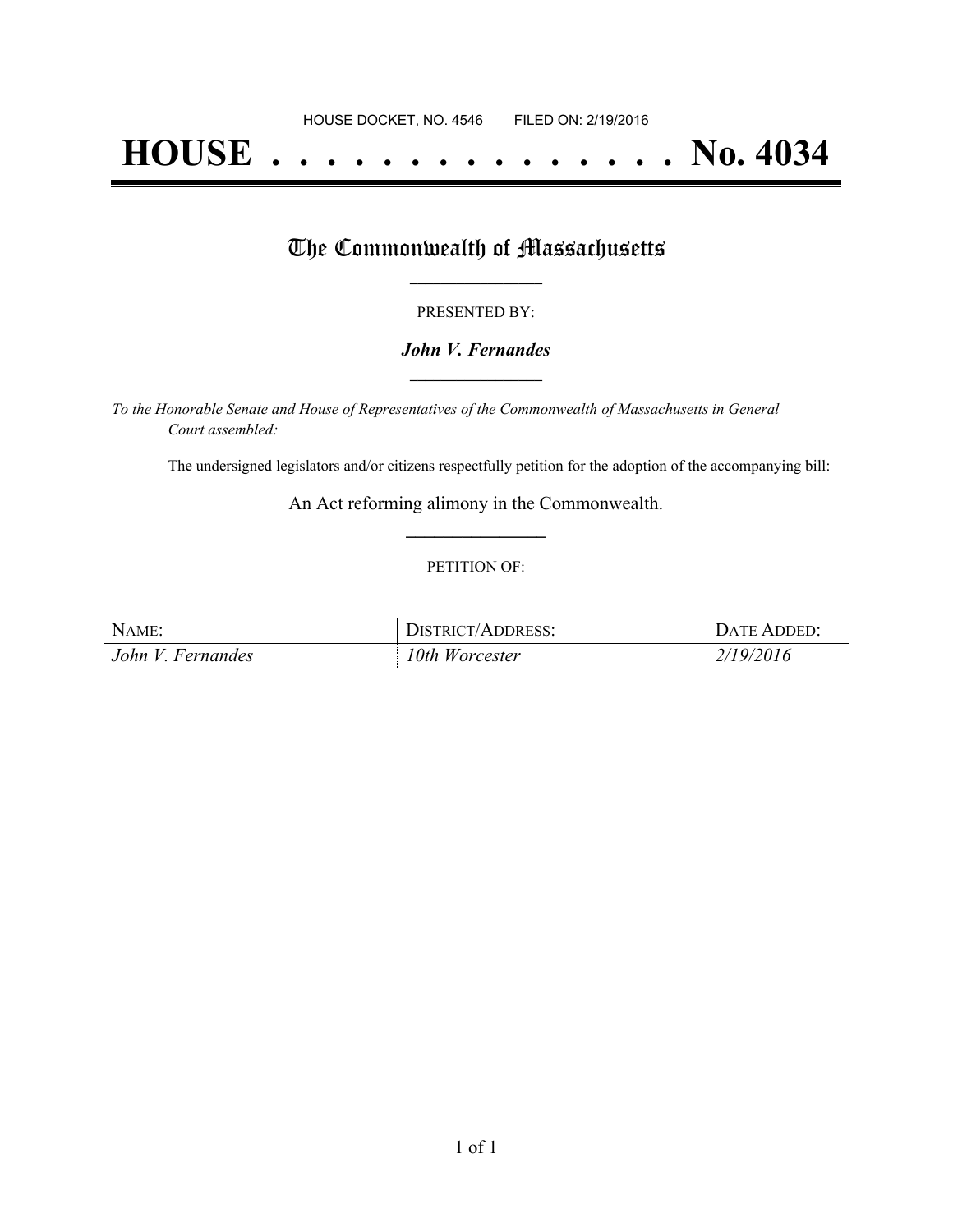By Mr. Fernandes of Milford, a petition (subject to Joint Rule 12) of John V. Fernandes relative to the payment of support to a recipient spouse who is economically dependent. The Judiciary.

## The Commonwealth of Massachusetts

**In the One Hundred and Eighty-Ninth General Court (2015-2016) \_\_\_\_\_\_\_\_\_\_\_\_\_\_\_**

**\_\_\_\_\_\_\_\_\_\_\_\_\_\_\_**

An Act reforming alimony in the Commonwealth.

Be it enacted by the Senate and House of Representatives in General Court assembled, and by the authority *of the same, as follows:*

| $\mathbf{1}$   | SECTION 1. Section 53 of chapter 208 of the General Laws, as appearing in the 2014                 |
|----------------|----------------------------------------------------------------------------------------------------|
| 2              | Official Edition, is hereby amended by inserting after the word "order", in line 24, the following |
| 3              | words:-, except in cases where deviation applies pursuant to GL c.208 $\S$ 53(e).                  |
| $\overline{4}$ | SECTION 2. Chapter 124 of the Acts of 2011 is hereby amended by striking out section               |
| 5              | 4 and inserting in place thereof the following section:-                                           |
| 6              | Section 4. (a) As used in this section the following terms shall, unless the context clearly       |
| $\tau$         | requires otherwise, have the following meanings:-                                                  |
| 8              | "Alimony", the payment of support from a spouse, who has the ability to pay, to a spouse           |
| 9              | in need of support for a reasonable length of time, under a court order.                           |
| 10             | "Existing alimony judgment", an order of a court to pay alimony entered by a court prior           |
| 11             | to March 1, 2012.                                                                                  |
|                |                                                                                                    |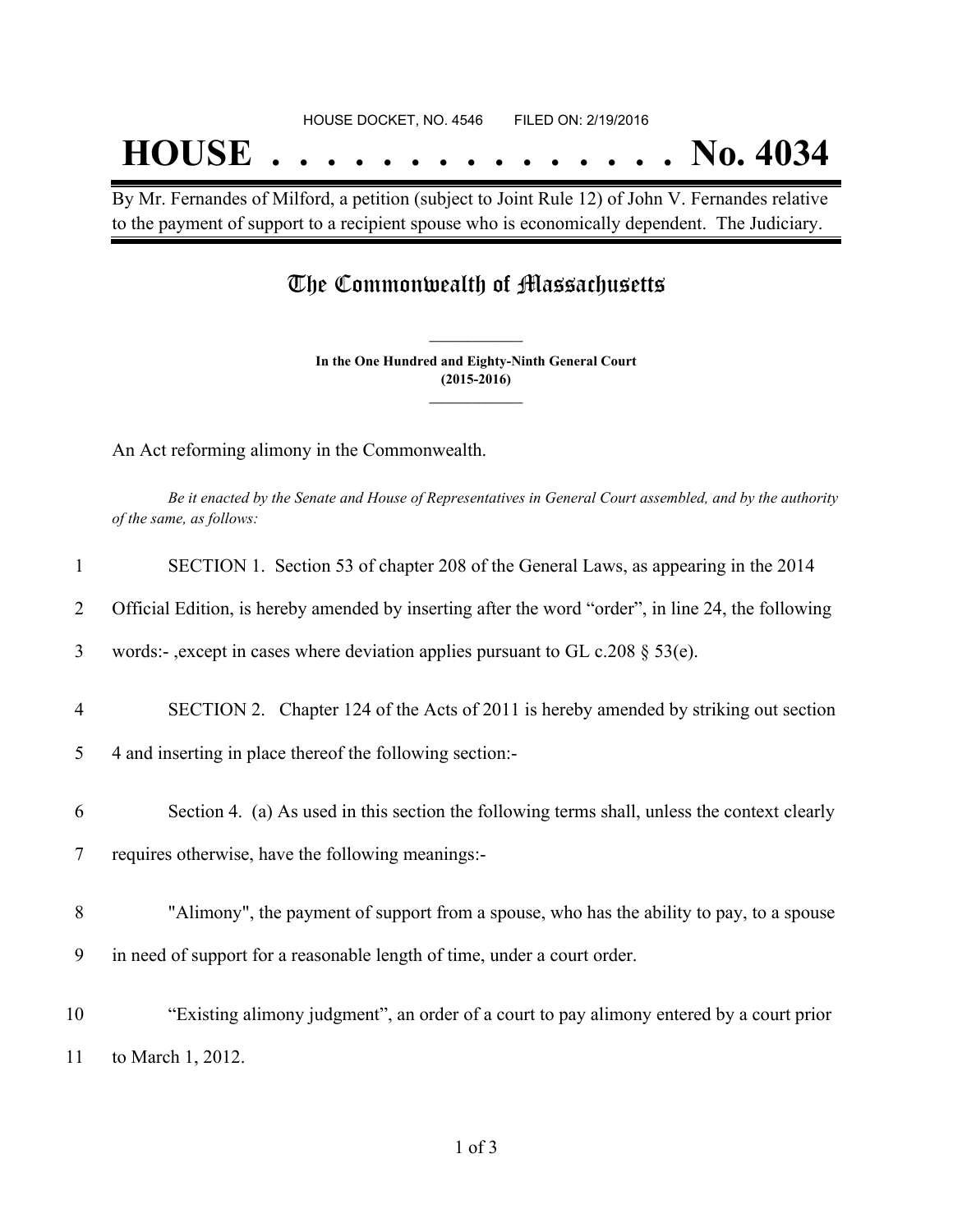| 12 | "General term alimony", the periodic payment of support to a recipient spouse who is               |
|----|----------------------------------------------------------------------------------------------------|
| 13 | economically dependent.                                                                            |
| 14 | "Payor" a spouse required by order of a court to pay alimony or general term alimony.              |
| 15 | "Recipient", a spouse receiving by order of a court alimony or general term alimony.               |
| 16 | (b) Existing alimony judgments shall be general term alimony as that term is defined in            |
| 17 | section 48 of chapter 208 of the General Laws.                                                     |
| 18 | (c) Unless otherwise provided in this section, existing alimony judgments shall terminate          |
| 19 | pursuant to the terms of such existing alimony judgment or pursuant to an order of modification    |
| 20 | entered by a court.                                                                                |
| 21 | (d) An existing alimony judgment which has exceeded the durational limits established              |
| 22 | by said subsection (b) of said section 49 of said chapter 208 may be modified upon the filing of a |
| 23 | complaint for modification and the court shall order modification unless the court finds that      |
| 24 | deviation is necessary under section $53(e)$ of said chapter 208.                                  |
| 25 | (e) A payor of alimony paying alimony pursuant to an existing alimony judgment may                 |
| 26 | file a complaint for modification of the existing alimony judgment if the recipient is determined  |
| 27 | to be a cohabitating pursuant to subsection (d) of said section 49 of said chapter 208. A court    |
| 28 | considering a complaint for modification of an existing alimony judgment pursuant to this          |
| 29 | subsection shall consider the recipient's cohabitation a material change in circumstances when     |
| 30 | ruling on the complaint for modification.                                                          |
| 31 | (f) A payor of alimony paying alimony pursuant to an existing alimony judgment may                 |
| 32 | file a complaint for modification of the existing alimony judgment if the payor has reached full   |

of 3